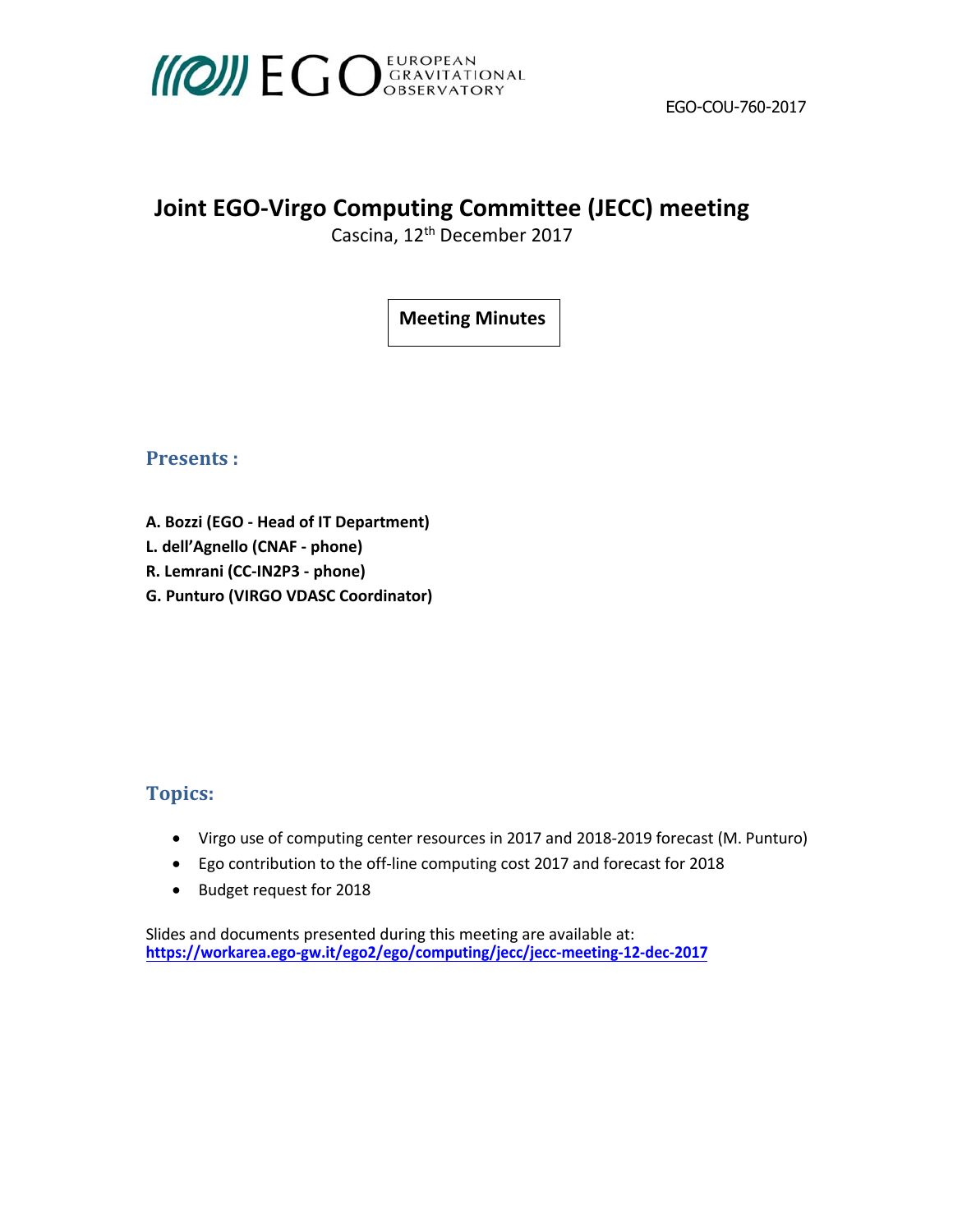# **MOINE GO** GRAVITATIONAL

## **Virgo use of computing center resources**

M. Punturo presented the status and forecast of the Virgo Collaboration computational needs.

2017 has been a wonderful year for Virgo and CCIN2P3 and CNAF contributed to the successes, but we have to improve many aspects.

2018 will be mainly a preparatory year.

Virgo will restart to run hopefully at the end of 2018, hence it hasn't substantial additional quantitative requests for 2018.

In 2019 Virgo probably need to double the computing power at CNAF, increase at CCIN2P3, and it need more disk space (+100TB at CNAF, +64TB? at CCIN2P3) and about 1PB of tape both at Lyon and Bologna How to be operative since January 2019? We need to solve together problems detected in O2, like 1) iRODS problem (CCIN2P3) 2) Midnight sleeping (CNAF?) 3) grid certificate (CNAF) 4) Buffer saturation (CCIN2P3) 7) Buffer saturation (CNAF) These and other arguments will be discussed to the F2F meeting the 16th of January 2018.

#### **Needs 2018**

No increment of tapes disks and CPU is foreseen in Bologna.

In Lyon we suppose to maintain the 2017 CPU comsumption and the same amount of disk and new 120TB of tape.